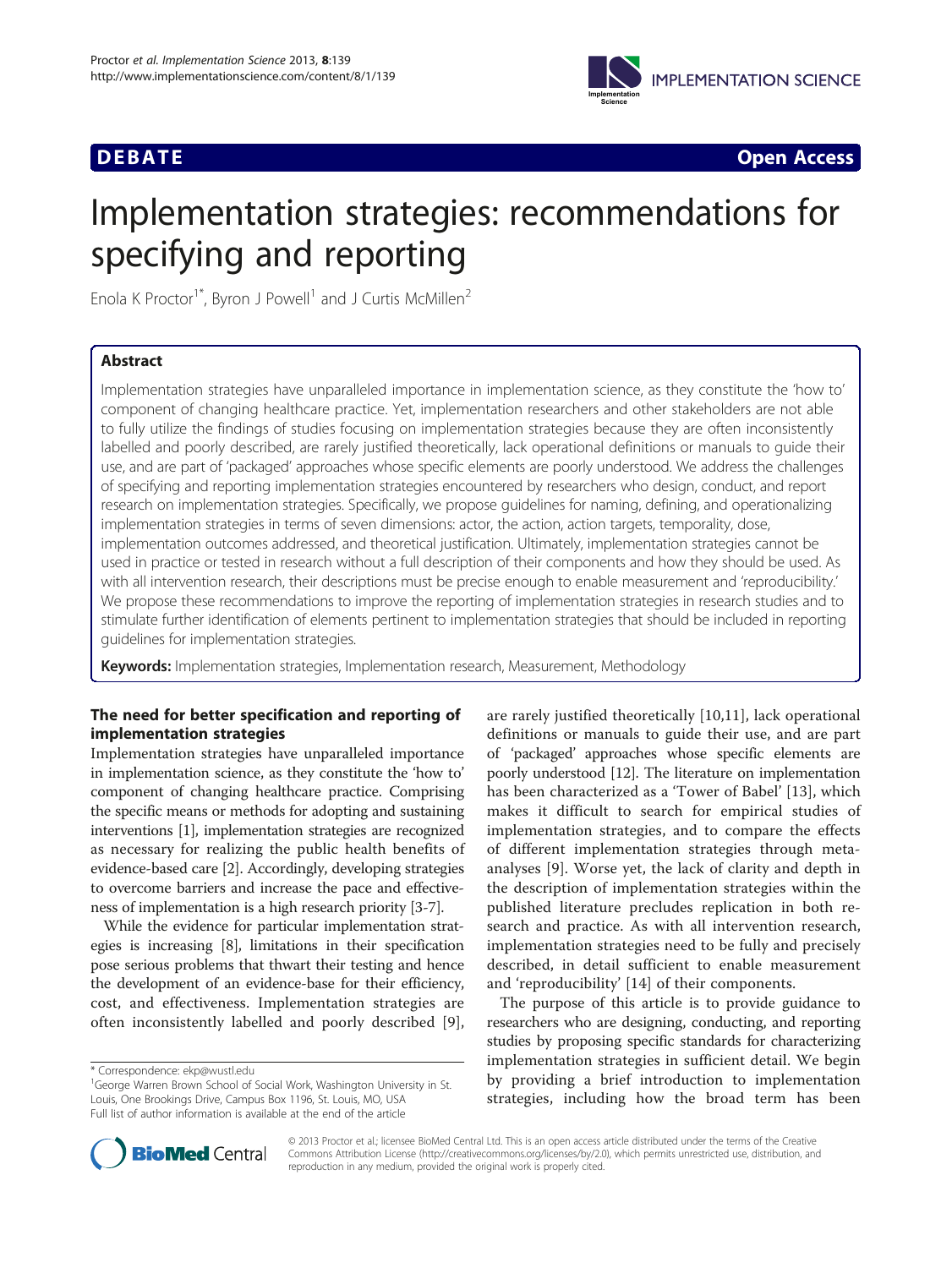defined as well as some examples of implementation strategies. Thereafter we suggest an extension of existing reporting guidelines that provides direction to researchers with regard to naming, clearly describing, and operationalizing implementation strategies.

#### Definitions and examples of implementation strategies

Implementation strategies can be defined as methods or techniques used to enhance the adoption, implementation, and sustainability of a clinical program or practice [[15](#page-8-0)]. A growing literature on implementation strategies provides a window into their type, range, and nature. They include 'top down/bottom up,' 'push/pull,' and 'carrot/stick' tactics, and typically involve 'package' approaches [[16](#page-8-0)]. They include methods for provider training and decision support; intervention-specific tool kits, checklists, and algorithms; formal practice protocols and guidelines; learning collaboratives, business strategies and organizational interventions from management science (e.g., plan-do-study-act cycles [[17](#page-8-0)] and 'lean thinking' [[18\]](#page-8-0)); and economic, fiscal, and regulatory strategies.

The complexity of implementation strategies can vary widely. For instance, some implementation efforts may involve a single component strategy, such as disseminating treatment guidelines in the hopes of changing clinicians' behavior (e.g., Azocar et al. [[19](#page-8-0)]). These strategies have been referred to as discrete strategies in the literature [[20,21](#page-8-0)], though they have also been called 'implementation interventions' [[22](#page-8-0)], 'actions' [\[23](#page-8-0)], and 'specified activities' [[23](#page-8-0)]. A number of publications provide lists and taxonomies that attempt to reflect the range of these strategies [[20,24](#page-8-0)-[26\]](#page-8-0). For example, Powell *et al.* [\[20](#page-8-0)] compiled a 'menu' of 68 implementation strategies, grouped by six key processes: planning (e.g., conducting a local needs assessment, developing a formal implementation plan), educating (e.g., conduct educational meetings, distribute educational materials), financing (e.g., alter incentive/ allowance structures, access new funding), restructuring (e.g., revise professional roles), managing quality (e.g., provide clinical supervision, audit and feedback, reminders), and attending to policy context (e.g., creating or changing credentialing and/or licensure requirements) [\[20\]](#page-8-0). Michie et al. [[26\]](#page-8-0) focused on a more granular level in their published taxonomy of 93 behavior change techniques (e.g., punishment, prompts/cues, material reward, habit formation, etc.), many of which could be used to further specify implementation strategies as well.

Most often a number of strategies are combined to form a multifaceted strategy such as training, consultation, and audit and feedback. There are also a number of manualized and branded multifaceted implementation strategies, such as the 'ARC' organizational implementation strategy [\[27,28\]](#page-8-0), the Institute for Healthcare Improvement's learning collaborative [\[29](#page-8-0)] and framework for spread models [[30](#page-8-0)], the Getting to Outcomes framework [\[31](#page-8-0)], and the Replicating Effective Programs (REP) framework [[32,33](#page-8-0)]. The REP framework for instance, includes a number of discrete or component implementation strategies across four phases: pre-conditions (e.g., identifying need, identifying barriers), pre-implementation (e.g., developing a community working group), implementation  $(e.g.,)$ training, technical assistance, feedback and refinement), and maintenance and evolution (e.g., re-customize delivery as need arises) [\[33\]](#page-8-0). Some authors have simply used the term 'implementation strategy' to refer to these multifaceted implementation strategies comprised of multiple 'implementation interventions' [[15](#page-8-0)], whereas others have referred to 'implementation programs' to be inclusive of all of the component implementation strategies utilized in an implementation effort [\[34\]](#page-8-0).

We have chosen to use the term 'implementation strategy' to be inclusive of both single component and multi-faceted implementation strategies, and we purposefully attempt to avoid the word 'intervention' largely to reduce the chance that clinical interventions and implementation interventions be confused [\[23](#page-8-0)]. That said, we acknowledge that some interventions can be used as either implementation strategies or interventions in their own right. For instance, the 'ARC' intervention [[28,35](#page-8-0)] was designed as an organizational improvement strategy (i.e., not necessarily as a method of implementing other clinical interventions). A randomized trial of ARC as a 'standalone' intervention has shown it to be effective in improving organizational culture, climate, and work attitudes as well as clinical outcomes for youth [[27,36](#page-8-0)]. However, it also has been used as a strategy to implement a psychosocial intervention (Multisystemic Therapy) [[28](#page-8-0)]. In cases where a strategy may be conceptualized as an improvement intervention in its own right (i.e., independent of the clinical intervention being implemented) it may be useful to employ a 2 x 2 factorial design, in which both the implementation strategy and the clinical intervention are compared independently and in combination to a no treatment control. The complexity of even making the distinction between an implementation strategy and an independent intervention highlights the importance of carefully specifying the strategy in the manner that we describe below, so as to ensure that consumers of the resulting research understand how, when, why, and where the strategy is likely to be effective.

As evidenced by many of the examples above, interest has been high and progress has been made in the identification, development, and testing of implementation strategies. However, definitions and descriptions of implementation strategies in the literature often lack the clarity required to interpret study results and build upon the knowledge gained through the replication and extension of the research. This signals the need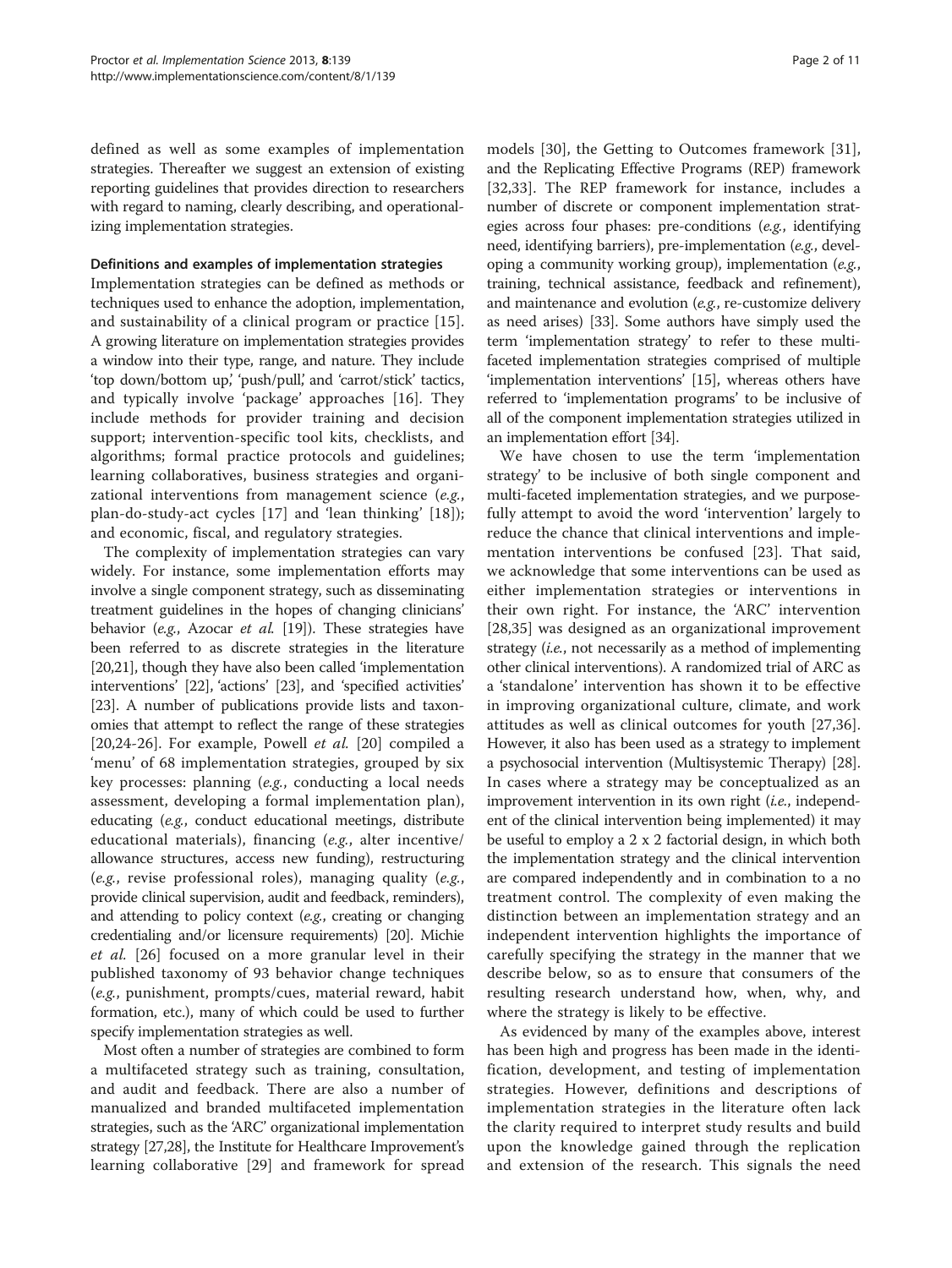for more guidance that would assist researchers designing, conducting, and reporting implementation studies.

# Prerequisites to studying implementation strategies empirically

The study of implementation strategies should be approached in a similar fashion as evidence-based interventions (EBIs), for strategies are in fact a type of intervention. Accordingly, their specification carries the same demands as treatment specification: If they are to be scientifically tested, communicated clearly in the literature, and accurately employed in actual healthcare practice, they must be specified both conceptually and operationally [[37\]](#page-8-0). There are a number of prerequisites to the measurement of implementation strategies, many of which are detailed below. They are also listed in Table [1,](#page-3-0) along with examples, resources, or tools from the literature (when available) for advancing the state of measurement.

The complexity of implementation strategies poses one of the greatest challenges to their clear description, operational definition, and measurement. Implementation strategies are inherently complex social interventions, as they address multifaceted and complicated processes within interpersonal, organizational, and community contexts [[12,](#page-8-0)[56-58\]](#page-9-0). Implementation strategies must be capable of dealing with the contingencies of various service systems, sectors, of care, and practice settings, as well as the human capital challenge of staff training and support. They must tackle a myriad of barriers to evidence-based care [\[59,60\]](#page-9-0) and the various properties of interventions that make them more or less amenable to implementation [[52](#page-9-0)]. All these factors significantly contribute to the challenge of measuring, testing, and effectively employing implementation strategies in actual healthcare practice. We attempt to provide this guidance by discussing fundamental principles for naming, defining, and specifying implementation strategies, all of which are prerequisites to studying them empirically.

# 1. Name it

To be measured, an implementation strategy must first be named or labelled. While this may seem simplistic or self-evident, Gerring [\[61](#page-9-0)] draws our attention to three problems that '…plague the social science lexicon: homonymy (multiple meanings for the same term), synonymy (different terms with the same, or overlapping, meanings), and instability (unpredictable changes in the foregoing).' Certainly, these problems are evident within the dissemination and implementation science literature [[13,](#page-8-0)[62](#page-9-0)-[64\]](#page-9-0), and this makes it difficult to search the empirical literature, conduct meta-analyses, and ultimately, to build a body of evidence that supports the use of specific strategies in particular contexts [[9](#page-8-0)[,64](#page-9-0)]. For

example, Brouwers et al. [[2](#page-8-0)] found their review of studies of implementation strategies for cancer screening programs hampered by the inconsistent labelling of strategies and other specification issues related to the description and justification of selected strategies.

Given the confusion caused by poorly labelled implementation strategies and the call for the harmonization of terminology, constructs, and measures in implementation science [[62](#page-9-0)], implementation stakeholders should be thoughtful as they name implementation strategies, preferably drawing upon the same terms as other researchers in the field when possible. A number of sources that have compiled implementation strategies may be helpful in identifying potentially appropriate names [\[20,24,25\]](#page-8-0). When different terms are used (or created), they should be carefully distinguished from strategies that are already more established in the literature. It should be noted that naming may be more complicated with multifaceted and blended strategies [\[20\]](#page-8-0) that contain a wide variety of discrete implementation strategies. In these cases, every effort should be made to specify the discrete or component parts of the implementation strategy. For example, Forsner et al. [[65](#page-9-0)] described a number of components to a multifaceted implementation strategy to support the implementation of clinical guidelines, including the formation of local implementation teams, the development of implementation plans, documentation of quality indicators, academic outreach detailing, etc.

# 2. Define it

A second step is to define the implementation strategy conceptually. This is distinct from the operationalization of the strategy, which will be addressed below. For example, audit and feedback can be defined conceptually as 'any summary of clinical performance of health care over a specified period of time' that can be provided in a written, electronic, or verbal format [\[66\]](#page-9-0). A conceptual definition gives a general sense of what the strategy may involve, and allows the reader to more fully discern whether or not the current usage is consistent with other uses of the term represented in the literature. Defining more complex multifaceted and/or blended implementation strategies also requires that each of the discrete strategies or components are distinguished and conceptually defined. Many of the existing taxonomies [[20,24,25\]](#page-8-0) provide conceptual definitions that can prove helpful in generating a better understanding of implementation strategies. Indeed, both naming and defining implementation strategies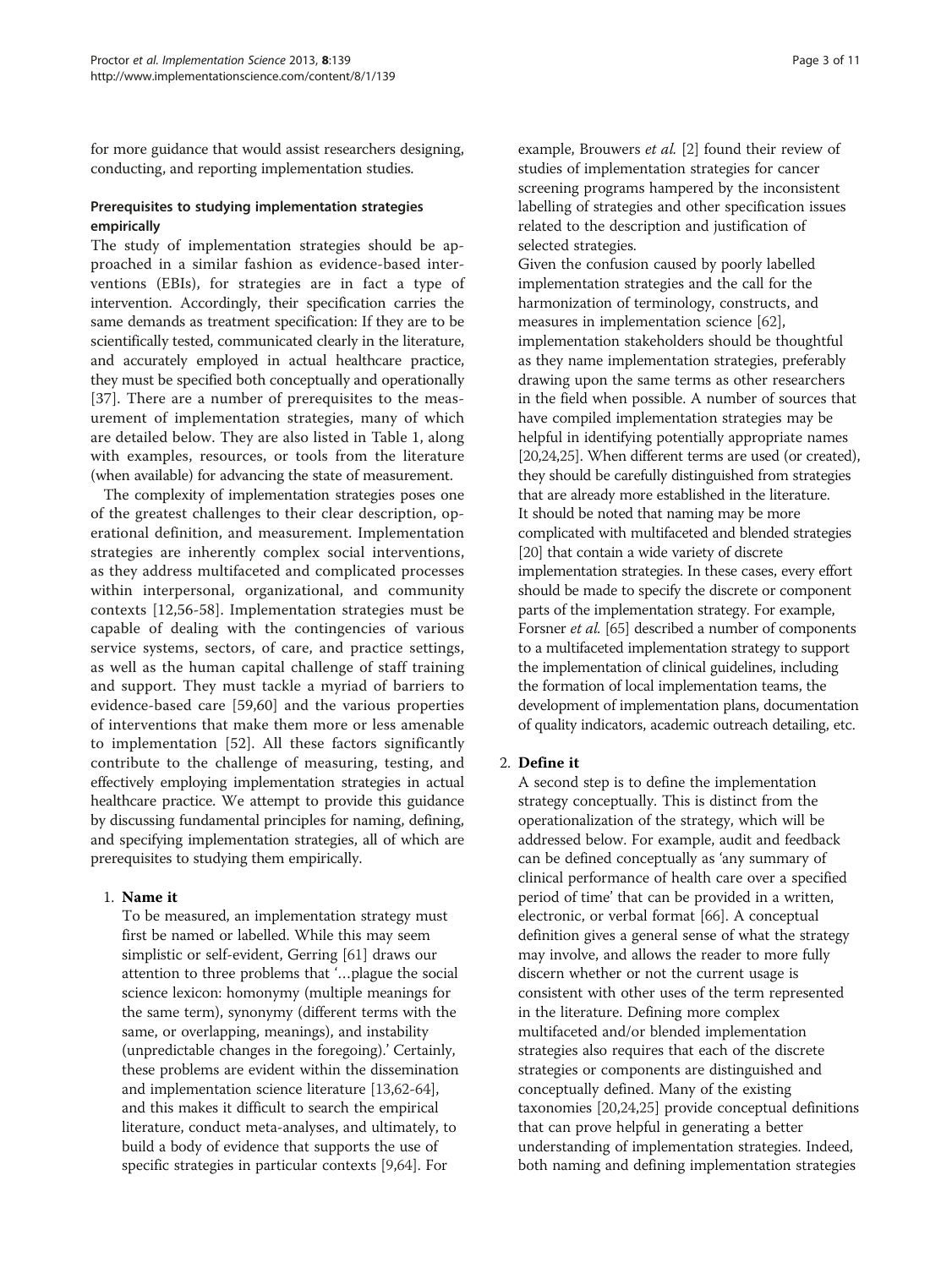| Prerequisite     | Requirements                                                                                                           | Resource(s) & example(s)                                                                                                      |
|------------------|------------------------------------------------------------------------------------------------------------------------|-------------------------------------------------------------------------------------------------------------------------------|
| 1) Name it       | Name the strategy, preferably using language that is<br>consistent with existing literature.                           | Cochrane EPOC [25]                                                                                                            |
|                  |                                                                                                                        | Mazza et al. [24]                                                                                                             |
|                  |                                                                                                                        | Powell et al. [20]                                                                                                            |
| 2) Define it     | Define the implementation strategy and any discrete<br>components operationally                                        | Abraham & Michie [38]                                                                                                         |
|                  |                                                                                                                        | Powell et al. [20]                                                                                                            |
|                  |                                                                                                                        | Michie et al. [26]                                                                                                            |
| 3) Specify it    |                                                                                                                        |                                                                                                                               |
| a) The actor     | Identify who enacts the strategy (e.g., administrators,<br>payers, providers, patients/consumers, advocates, etc.).    | Kauth et al. [39] describe the characteristics, qualifications,<br>and roles of an external facilitator                       |
| b) The action    | Use active verb statements to specify the specific<br>actions, steps, or processes that need to be enacted.            | Rapp et al.'s [40] operational definition of 'leadership'                                                                     |
| c) Action target | Specify targets according to conceptual models of                                                                      | Tabak et al. [41]                                                                                                             |
|                  | implementation<br>Identify unit of analysis for measuring implementation<br>outcomes                                   | Damschroder et al. [42]                                                                                                       |
|                  |                                                                                                                        | Flottorp et al. [43]                                                                                                          |
|                  |                                                                                                                        | Cane et al. [44]                                                                                                              |
|                  |                                                                                                                        | Michie et al. [45]                                                                                                            |
|                  |                                                                                                                        | Landsverk et al. [46]                                                                                                         |
|                  |                                                                                                                        | Proctor et al. [47]                                                                                                           |
| d) Temporality   | Specify when the strategy is used                                                                                      | Magnabosco [21]                                                                                                               |
|                  |                                                                                                                        | Chinman et al. [31]                                                                                                           |
|                  |                                                                                                                        | Kilbourne et al. [33]                                                                                                         |
| e) Dose          | Specify dosage of implementation strategy                                                                              | Atkins et al. [48] recorded frequency of support received by<br>opinion leaders                                               |
|                  | f) Implementation outcome Identify and measure the implementation outcome(s)<br>likely to be affected by each strategy | Proctor et al. [47]                                                                                                           |
| affected         |                                                                                                                        | Proctor & Brownson [49]                                                                                                       |
|                  |                                                                                                                        | Proctor et al. [50]                                                                                                           |
| g) Justification | Provide empirical, theoretical, or pragmatic justification<br>for the choice of implementation strategies.             | Theoretical:                                                                                                                  |
|                  |                                                                                                                        | Eccles et al. [51]                                                                                                            |
|                  |                                                                                                                        | Grol et al. [52]                                                                                                              |
|                  |                                                                                                                        | Empirical:                                                                                                                    |
|                  |                                                                                                                        | Cochrane EPOC [53]                                                                                                            |
|                  |                                                                                                                        | Grimshaw et al. [8]                                                                                                           |
|                  |                                                                                                                        | Pragmatic:                                                                                                                    |
|                  |                                                                                                                        | Oxman et al. [54]                                                                                                             |
|                  |                                                                                                                        | Wensing et al. [55] suggest brainstorming as a low-cost, low<br>intensity method of linking strategies to identified barriers |

#### <span id="page-3-0"></span>Table 1 Prerequisites to measuring implementation strategies

conceptually makes it possible to distinguish one strategy from another. Yet this is not sufficient for full specification. For instance, while the strategy audit and feedback may have a commonly recognized name and definition, it can be delivered in a multitude of ways in actual practice. Eccles et al. [\[67\]](#page-9-0) describe five modifiable elements of audit and feedback that alone produce 288 potential forms of audit and feedback, and Hysong [\[68\]](#page-9-0) has

produced a meta-analysis that documents how different features of audit and feedback impact its effectiveness. Much of what follows regarding specification is intended to further advance better operationalization and contextualization of strategy uses, thereby propelling the field toward a greater understanding of not just what strategies are effective, but how and why they are effective in different contexts [\[57](#page-9-0)].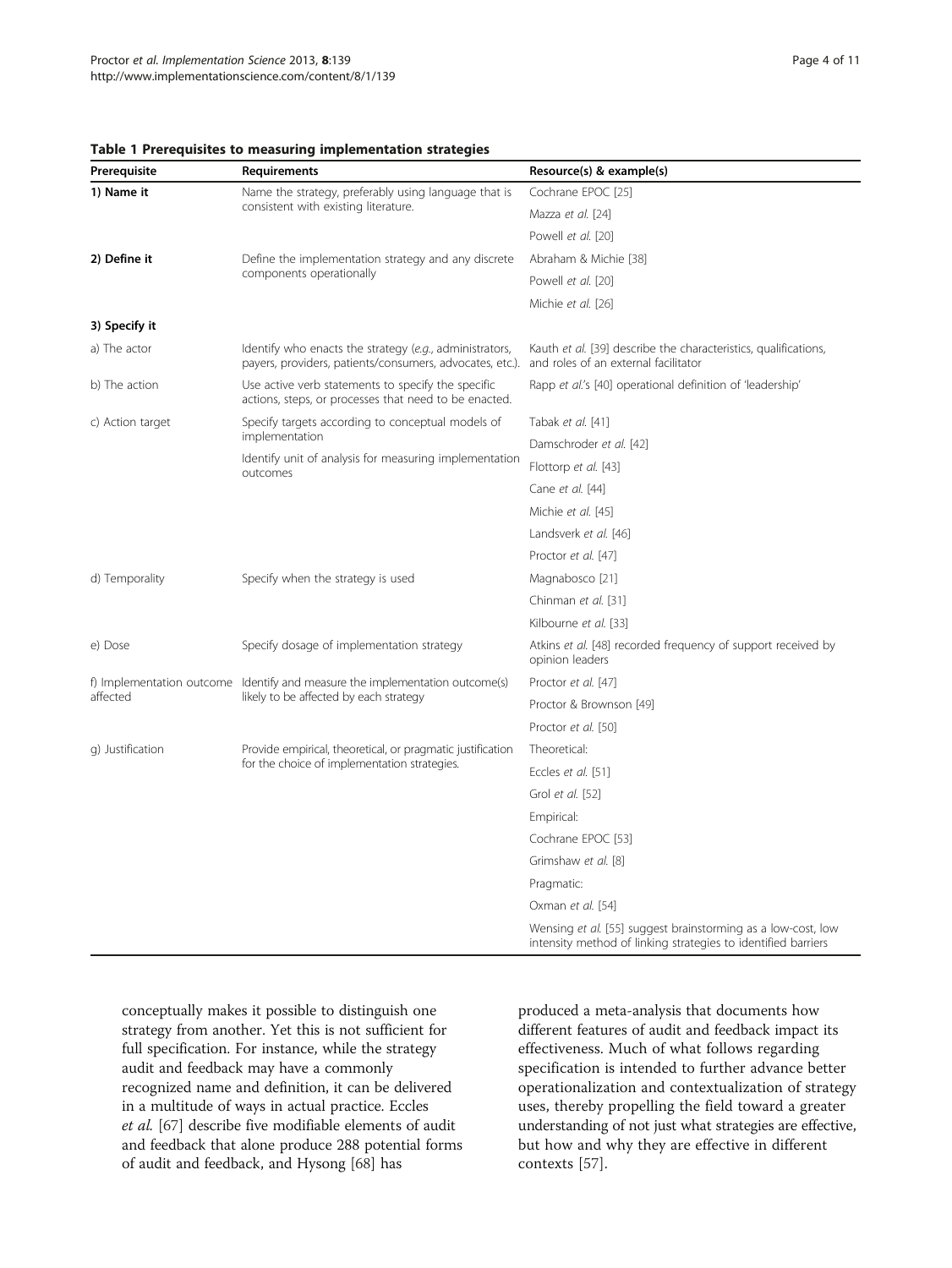#### 3. Operationalize it

Strategies must be described clearly in a manner that ensures that they are discussed at a common level of granularity, are rateable across multiple dimensions, and are readily comparable. In short, they must be defined operationally. This will make implementation strategies more comparable and evaluable, and ultimately make it easier for researchers and other implementation stakeholders to make decisions about which implementation strategies will be most appropriate for their purposes. It will also go a long way toward ensuring that strategies are enacted in the manner intended (i.e., with fidelity). As with clinical interventions, assessing the fidelity of implementation strategy delivery enables a clear test of effectiveness by showing whether or not the strategy was delivered as intended. Without such assessments, it is difficult to determine whether the effectiveness (or lack thereof) of a given strategy can be attributed to the strategy itself or to other contextual factors. An example from another field (human resource management) highlights the utility of carefully operationalizing complex processes. Functional Job Analysis suggests that any given task must include the following information: a) who, b) performs what actions, c) drawing on what knowledge, d) relying on what skills, e) using what materials or tools, f) in order to achieve what outcome? [\[69\]](#page-9-0). In a similar fashion, we propose seven dimensions that, if detailed adequately, would constitute the adequate operationalization of implementation strategies: the  $\arccos(s) - i.e.$ , who delivers the strategy?; the action(s); the target(s) of the action i.e., toward what or whom and at what level?; temporality—*i.e.*, when or at what phase?; e) dose *i.e.*, at what frequency and intensity?;  $f$ ) the implementation outcome(s) affected; and g) justification—*i.e.*, based upon what theoretical, empirical, or pragmatic justification?. In the following sections, we address each of these dimensions. We provide an illustration of how these dimensions can be specified in Table [2](#page-5-0), using two implementation strategies as an example ('clinical supervision' and 'clinician implementation teams').

# a) The actor

We define 'actor' as a stakeholder who actually delivers the implementation strategy. A wide range of stakeholders can fill this function, as implementation strategies may be employed or enacted by payers, administrators, intervention developers, outside consultants, personnel within an organization charged with being 'implementers,'

providers/clinicians/support staff, clients/patients/ consumers, or community stakeholders. Some strategies could, arguably, be employed only by certain actors. For example, changing reimbursement levels is inherently a 'payer' or 'regulator' action. Yet other strategies, such as training, could be employed by treatment disseminators external to the organization or supervisors within the organization. Whether certain types of stakeholders are more effective than others in delivering particular strategies is an empirical question; however, there is some theoretical and empirical precedent for relying upon individuals who have more credibility with those whose behavior is expected to change (e.g., the literature on opinion leaders [\[48,72,73](#page-9-0)]). Those who report, disseminate, and describe implementation strategies should report details on who enacted the strategy. This will help pave the way for important research on the effect of the 'actor' on such outcomes as the strategy's acceptability to providers, sustainability and implementation costs, and the ultimate effectiveness of the implementation effort.

# b) The action

Implementation strategies require dynamic verb statements that indicate actions, steps or processes, and sequences of behavior. Ideally, these actions are behaviourally defined a priori to allow comparison with what was actually done during the implementation process. Good examples include strategies such as plan-do-study-act (PDSA) cycles [[74](#page-9-0)] and audit and feedback [[66](#page-9-0)], wherein the very name indicates the actions involved and the definitions expand upon the actions to be taken.

# c) Action target

The complexity of implementation strategies is also a function of where they are directed or the conceptual 'targets' they attempt to impact. For example, strategies such as 'realigning payment incentives' target the policy context, while 'training' targets front line providers by increasing knowledge and skill, and 'fidelity checklists' target the clarity of the intervention as well as the providers' understanding and ability to break down the intervention into more 'doable' steps. A number of theories, conceptual models, and frameworks point to important 'targets,' and most emphasize that implementation strategies may be needed to address multiple 'targets.' Rogers' diffusion of innovation theory, for example, identifies several different targets of implementation efforts related to the innovation itself (e.g., making the EBI more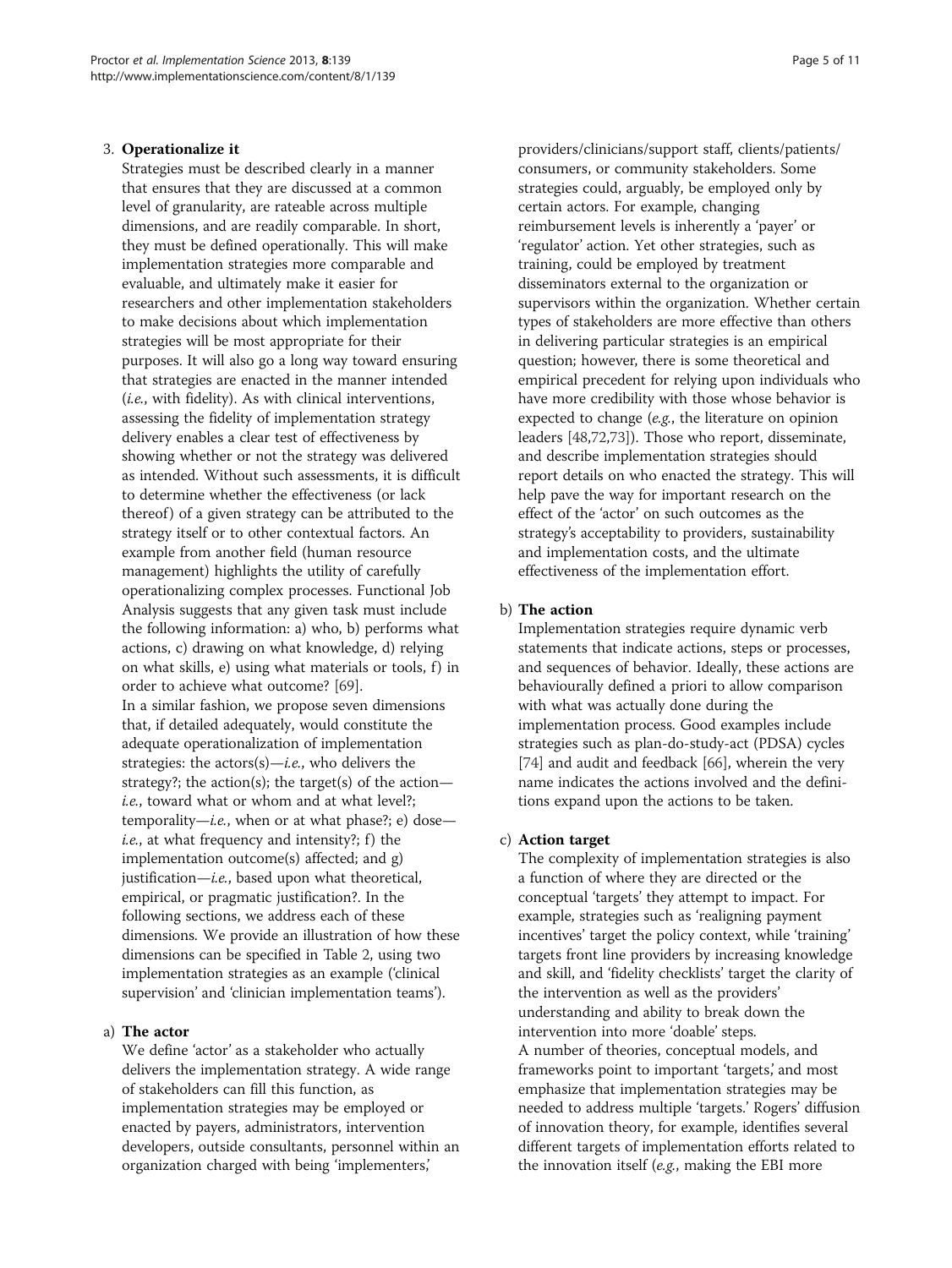| Domain                                | Strategy: clinical supervision                                                                                                                                                                                 | Strategy: clinician implementation team                                                                                                                             |
|---------------------------------------|----------------------------------------------------------------------------------------------------------------------------------------------------------------------------------------------------------------|---------------------------------------------------------------------------------------------------------------------------------------------------------------------|
| Actor(s)                              | Clinician who is expert in the clinical innovation and<br>recommended by the treatment developer.                                                                                                              | A team of clinicians who are implementing the clinical<br>innovation.                                                                                               |
| Action(s)                             | Provides clinical supervision via phone to answer questions,<br>review case implementation, make suggestions, and provide<br>encouragement.                                                                    | Reflect on the implementation effort, share lessons learned,<br>support learning, and propose changes to be implemented<br>in small cycles of change.               |
| Target(s) of the<br>action            | Clinicians newly trained in the innovation.                                                                                                                                                                    | Clinicians newly trained in the innovation.                                                                                                                         |
|                                       | Knowledge about the innovation, skills to use the innovation,<br>optimism that the innovation will be effective, and improved<br>ability to access details about how to use the innovation<br>without prompts. | Knowledge about how to use the innovation in this context,<br>intentions to use the innovation, social influences.                                                  |
| Temporality                           | Clinical supervision should begin within one week following<br>the end of didactic training.                                                                                                                   | First meeting should be within two weeks of initial training.                                                                                                       |
| Dose                                  | Once per week for 15 minutes for 12 weeks, plus follow-up<br>booster sessions at 20 and 36 weeks.                                                                                                              | Once monthly for one hour for the first six months.                                                                                                                 |
| Implementation<br>outcome(s) affected | Uptake of the innovation, penetration among eligible clients/<br>patients, fidelity to the protocol of the clinical innovation.                                                                                | Uptake of the innovation, penetration among eligible<br>clients/patients, fidelity to the protocol of the clinical<br>innovation, sustainability of the innovation. |
| Justification                         | Research that suggests that post-training coaching is more<br>important than quality or type of training received [70].                                                                                        | Cooperative learning theory [71].                                                                                                                                   |

# <span id="page-5-0"></span>Table 2 Specification of two implementation strategies

acceptable or seem more 'doable'), the adopter (e.g., working to make individuals more accepting of innovation), the system adopting the innovation, and the diffusion system [\[73\]](#page-9-0). Other models have followed suit in emphasizing the multi-level nature of implementation. For instance, Shortell [\[75\]](#page-9-0) advances a model with four hierarchical levels involved in any implementation of evidence-based care: the top level, or policy context; two middle levels or organization and group or team; and the bottom level of individual behavior in implementation. The Consolidated Framework for Implementation Research (CFIR) [[42](#page-9-0)], which extends Greenhalgh et al.'s [\[76](#page-9-0)] seminal model, includes: intervention characteristics (e.g., evidence, adaptability, cost), outer setting (e.g., policies and incentives), inner setting (e.g., structural characteristics of the organization, organizational culture, implementation climate), characteristics of individuals (e.g., self-efficacy), and the process of implementation (e.g., planning, engaging, executing, and reflecting). A recently published checklist for identifying the determinants of practice includes guideline factors; individual health professional factors; patient factors; professional interactions; incentives and resources; capacity for organizational change; and social, political, and legal factors [\[43](#page-9-0)]. When the target is an individual, the recently revised Theoretical Domains Framework [\[44](#page-9-0)] includes a number of potential targets, such as an individual's knowledge; skills; roles; optimism; beliefs about consequences; intentions; goals; memory, attention, and decision processes; social influences; emotions; and behavioural regulation. In fact, the multi-level

nature of implementation is reflected in the vast majority of pertinent conceptual models. A review of 61 conceptual models pertinent to dissemination and implementation research found that 98% of the included models addressed more than one of the five 'socioecological levels' that they specified: system-, community-, organization-, individual-, and policy-levels [[41\]](#page-9-0).

Yet too rarely are the specific targets of implementation strategies clearly stated. Specifying the target is necessary because it helps focus the use of the strategy and suggests where and how outcomes should be measured. This is particularly important when reporting complex multifaceted implementation strategies, and the notion here is to be as specific as possible and to rely upon existing conceptual models and frameworks to identify relevant targets.

#### d) Temporality

The order or sequence of strategy use may be critical in some cases. For instance, Lyon et al. [[77](#page-9-0)] suggest that strategies to boost providers' motivation to learn new treatments may need to precede other common implementation strategies such as training and supervision. Several 'branded' multifaceted implementation strategies such as ARC organizational implementation strategy [[27](#page-8-0),[28,35](#page-8-0)], the Replicating Effective Practices framework [[32,33\]](#page-8-0), and the Getting to Outcomes framework [[31](#page-8-0)] also lend support to the potential importance of temporality by suggesting specific sequences for the application of component implementation strategies across implementation stages.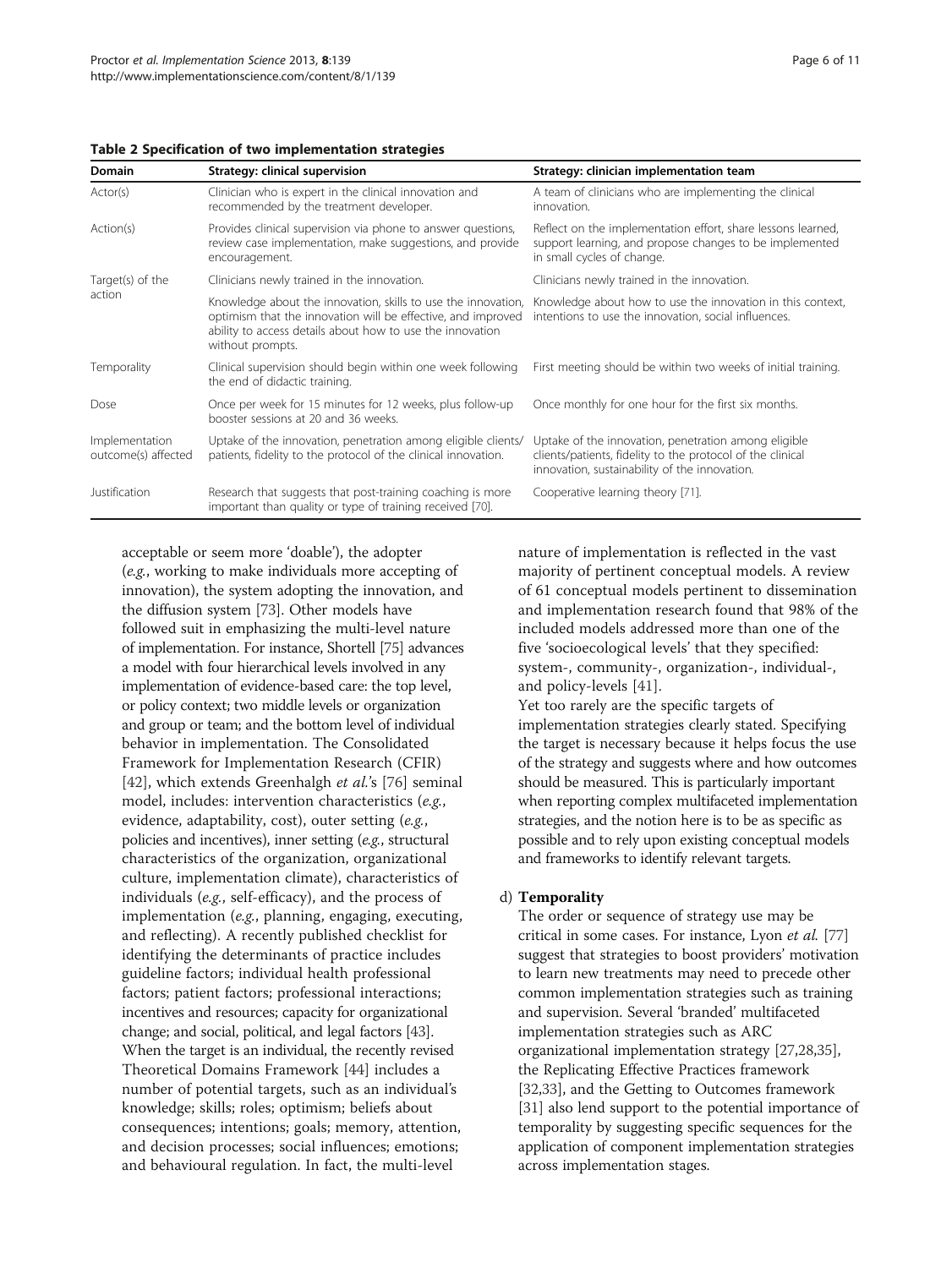The phased nature of implementation is also highlighted in several theories, conceptual models, and frameworks. Fixsen et al. [[23](#page-8-0)] suggest six stages of implementation, including exploration and adoption, program installation, initial implementation, full operation, innovation, and sustainability. More recently, Damschroder et al. [\[42](#page-9-0)] distinguished four processes: planning, engaging, executing, and reflecting/evaluating. In a conceptual model of implementation in public service sectors, Aarons et al. [[78](#page-9-0)] also note four phases of implementation, including: exploration, adoption decision, active implementation, and sustainment. Accordingly, implementation strategies may vary in appropriateness and effectiveness across such phases. For example, the strategies needed in the planning stage of implementing interventions may be different from the strategies required to sustain them, once successfully implemented. In their paper on the Dynamic Adaptation Process, Aarons et al. [\[79\]](#page-9-0) illustrate strategy variation across three phases: adoption decision/preparation, active implementation, and sustainment. Articles that report the use of strategies should include information about the stage or phase when the strategy was used. This should include start and stop dates of strategy use, along with any information about dosage decreasing or increasing over time. Researchers who test strategies need to address the challenges of repeated data collection and analysis. As we come to learn more about the relationships between strategy appropriateness and implementation phases, implications for strategy

# e) Dose

Just as the intervention or treatment literature addresses the concept of dose, implementation strategies also can vary tremendously in dosage or intensity. Studies of the effectiveness and comparative effectiveness of implementation strategies should measure dose. This is particularly important, because the field needs to know the minimal dose required to get the strongest effect. Thus, details about the dose or intensity of implementation strategies such as the amount of time spent with an external facilitator [\[39](#page-8-0)], the time and intensity of training [\[80\]](#page-9-0), or the frequency of audit and feedback [\[81\]](#page-9-0) should be designated a priori and reported.

specification and measurement will become clearer.

# f) The implementation outcome affected Proctor *et al.* [\[47](#page-9-0)] proposed a taxonomy of implementation outcomes (acceptability, adoption,

appropriateness, feasibility, fidelity, implementation cost, penetration and sustainability). Certain strategies may target one or more these implementation outcomes (or other outcomes not identified in the Proctor et al. [\[47\]](#page-9-0) taxonomy). For instance, using consensus meetings to decide which treatment to implement may be designed to increase the acceptability of the treatment from the perspective of multiple stakeholders. Training or educational strategies typically target fidelity, while financial and policy strategies likely enhance feasibility and acceptability. More information about implementation outcomes can be found in reviews by Proctor et al. [[47](#page-9-0),[49,50\]](#page-9-0), and we direct readers to the dissemination and implementation section of the Grid Enabled Measurement Initiative and the Seattle Implementation Research Collaborative's measures project for repositories of implementation outcomes [[82,83\]](#page-9-0). Researchers or practice leaders who develop, design, and test implementation strategies should explicitly state the implementation outcomes targeted by the strategy.

# g) The justification

Researchers should make efforts to provide justification or rationale for the strategies that they use to implement a given intervention [\[57,84\]](#page-9-0). The selection of implementation strategies may be justified by prospective assessments that identify potential needs, barriers, or facilitators—sometimes termed 'determinants of practice' [\[43,55,85](#page-9-0)[,86](#page-10-0)]. While these determinants of practice could be identified through formal assessment processes, they could also be identified using theory or conceptual models e.g., [\[87\]](#page-10-0), research literature e.g., [[59,60,](#page-9-0)[88-90\]](#page-10-0), or more informal approaches such as brainstorming e.g., [\[55\]](#page-9-0). One these determinants of practice are identified, researchers should attempt to provide clear justification for why the particular strategies were selected (*i.e.*, why would they help in overcoming barriers and/or leveraging facilitators?). Ideally, they should be selected because relevant theory [\[52,67\]](#page-9-0), empirical evidence [[8\]](#page-8-0), and/or some pragmatic rationale (e.g., using a low-cost, low intensity intervention when theory and evidence for more intensive strategies is not compelling) suggest they may be appropriate to address the specific challenges posed by the implementation context. While the role and importance of theory has been debated [[51,54,67,](#page-9-0)[91](#page-10-0)], providing theoretical justification for the selected implementation strategy can highlight the potential mechanisms by which change is expected to occur, ultimately providing greater insight into how and why the strategies might work.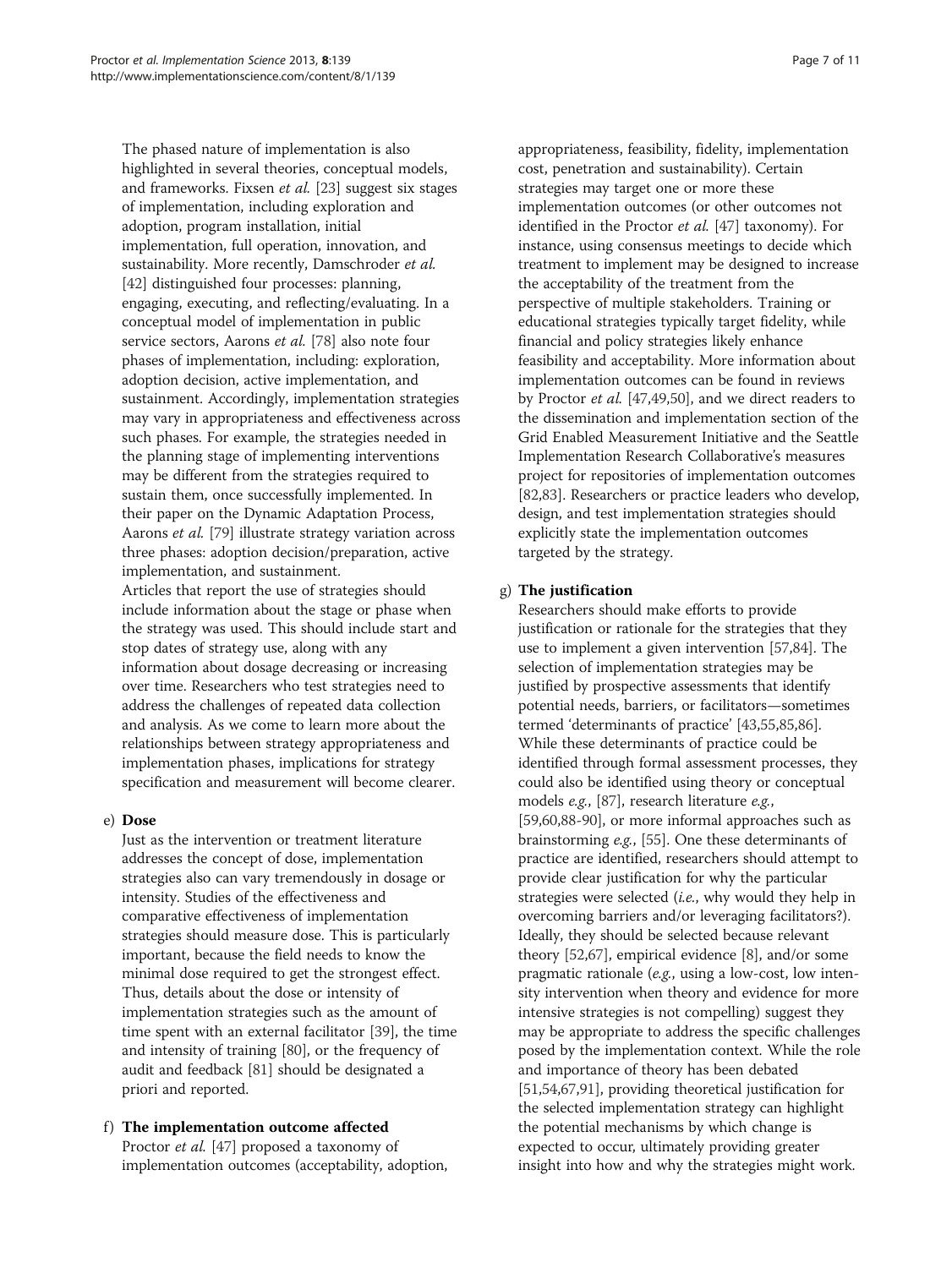A chosen implementation strategy that cannot be justified theoretically, empirically, and/or pragmatically should be carefully reconsidered.

#### Existing reporting guidelines and suggested extensions

We suggest that journals that routinely publish implementation studies could advance knowledge about strategies by formally adopting reporting guidelines and providing them to authors and reviewers. Applying such guidelines not only to implementation trials but also to articles that focus on the intervention being tested would pushing detail about implementation processes in treatment effectiveness trials and thus accelerate our understanding of strategies. This point is underscored by the call for 'hybrid trials' that advance knowledge about both the treatment and the implementation [\[15\]](#page-8-0).

Several existing guidelines are relevant. For instance, Implementation Science and several other journals have embraced the WIDER Recommendations [\[9](#page-8-0)[,92](#page-10-0)], which call for authors to provide detailed descriptions of interventions (and implementation strategies) in published papers, clarify assumed change processes and design principles, provide access to manuals and protocols that provide information about the clinical interventions or implementation strategies, and give detailed descriptions of active control conditions. The Standards for Quality Improvement Reporting Excellence (SQUIRE) suggest that authors provide, among other things, a description of the intervention (in this case implementation strategy) and its component parts in sufficient detail so that others could reproduce it, an indication of the main factors that contributed to the choice of the intervention, and initial plans for how the intervention was to be implemented, including the specific steps to be taken and by whom (i.e., the intended roles, qualifications, and training of staff) [[93\]](#page-10-0). The Equator Network  $[94]$  $[94]$  is a repository of reporting guidelines (e.g., CONSORT and STROBE) that can provide guidance to specific research designs and methodologies utilized in implementation research. However, there is a need for the development of a suite of reporting guidelines for different types of implementation research [[3](#page-8-0)].

We build upon and extend existing guidelines by recommending two standards as outlined above. First, all studies of implementation should name and define the implementation strategies used. Linguistic harmony in implementation science will be advanced if authors label or describe implementation strategies using terms that already appear in a published review article, a strategy compilation or taxonomy, or another primary research article. If and when unique language is introduced to characterize a strategy, the authors should provide a rationale for the new terminology and should clarify how the new strategy label is similar to or conceptually different from labels already in the literature.

Second, all strategies used should be specified or operationalized. In our view, definition and specification should include each of the seven dimensions outlined above. Ideally, descriptions of implementation strategies should be 'packaged' in detailed protocols or manuals describing how a given innovation is to be enacted. These manuals can be considered akin to the kinds of manuals that accompany evidence-based psychotherapies, and could then be published in online supplements and appendices to journal articles.

Adopting these guidelines would address many of the current problems that make it difficult to interpret and use findings from implementation research, such as inconsistent labelling, poor descriptions, and unclear justification for specific implementation strategies [[9](#page-8-0)-[11,13](#page-8-0)]. Specifically, it would facilitate meta-analysis and replication (in both research and practice), and would increase the comparability of implementation strategies by allowing them to be described in similar ways. It would also help to accelerate our understanding of how, why, when, and where they work, and our translation of those findings to real-world improvements in healthcare. We welcome dialogue regarding additional considerations for reporting research on implementation, and acknowledge room for national or international consensus processes that could formalize and extend the guidelines we present here. In the meantime, we hope that these suggestions provide much needed guidance to those endeavouring to advance our understanding of implementation strategies.

#### Abbreviations

CFIR: Consolidated framework for implementation research; EBIs: Evidence-based interventions; NIH: National institutes of health; PDSA: Plan-do-study act; SQUIRE: Standards for quality improvement reporting excellence.

#### Competing interests

The authors declare that they have no competing interests.

#### Authors' contributions

EKP conceived the idea for this paper and wrote the initial draft. BJP, JCM, and EKP contributed to the conceptualization and writing of subsequent drafts. All authors read and approved the final manuscript.

#### Authors' information

EKP directs the Center for Mental Health Services Research at Washington University in St. Louis (NIMH P30 MH085979), the Dissemination and Implementation Research Core (DIRC) of the Washington University Institute of Clinical and Translational Sciences (NCRR UL1RR024992), the Center for Dissemination and Implementation at the Washington University Institute for Public Health, and the Implementation Research Institute (NIMH R25 MH080916).

#### Acknowledgements

The authors acknowledge their colleagues in the practice community who ask important and provocative questions about how to improve care, the kind of questions that simulated this work. Preparation of this paper was supported in part by National Center for Research Resources through the Dissemination and Implementation Research Core of Washington University in St. Louis' Institute of Clinical and Translational Sciences (NCRR UL1 RR024992); the National Institute of Mental Health through the Center for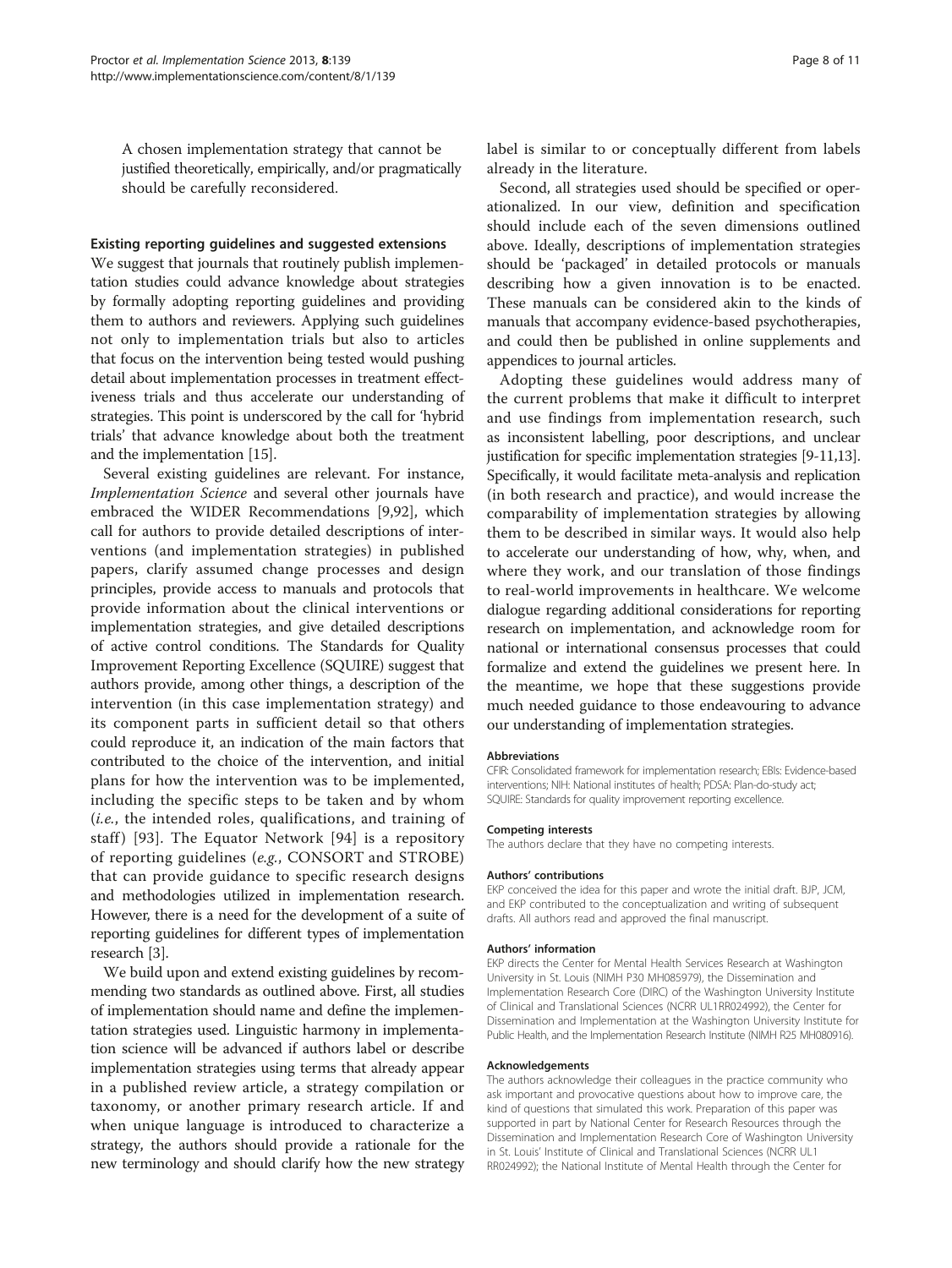<span id="page-8-0"></span>Mental Health Services Research (NIMH P30 MH068579), the Washington University Center for Diabetes Translation Research (NIDDK/NIH P30 DK092950); the Washington University TREC (Energy Balance and Cancer Across the Lifecourse, NCI/NIH. U54 CA155496); the Implementation Research Institute (NIMH R25 MH080916), and a Ruth L. Kirschstein National Research Service Award (NIMH F31 MH098478); and a Doris Duke Charitable Foundation Fellowship for the Advancement of Child Well-Being. An earlier version of this paper was presented at the Implementation Research Institute on June 20, 2012 at Washington University in St. Louis.

#### Author details

<sup>1</sup>George Warren Brown School of Social Work, Washington University in St. Louis, One Brookings Drive, Campus Box 1196, St. Louis, MO, USA. <sup>2</sup>School of Social Service Administration, The University of Chicago, 969 E. 60th Street, Chicago, IL, USA.

#### Received: 13 May 2013 Accepted: 12 November 2013 Published: 1 December 2013

#### References

- Lomas J: Diffusion, dissemination, and implementation: who should do what? Ann N Y Acad Sci 1993, **703:**226-237.
- 2. Brouwers MC, De Vito C, Bahirathan L, Carol A, Carroll JC, Cotterchio M, Dobbins M, Lent B, Levitt C, Lewis N, McGregor SE, Paszat L, Rand C, Wathen N: What implementation efforts increase cancer screening rates? a systematic review. Implement Sci 2011, 6:1–17.
- 3. Eccles MP, Armstrong D, Baker R, Cleary K, Davies H, Davies S, Gasziou P, Ilott I, Kinmonth ALL, Leng G, Logan S, Marteau T, Michie S, Rogers H, Rycroft-Malone J, Sibbald B: An implementation research agenda. Implement Sci 2009, 4:1–7.
- 4. Institute of Medicine: Initial national priorities for comparative effectiveness research. Washington, DC: The National Academies Press; 2009.
- 5. Dissemination and implementation research in health (R01). [http://grants.nih.](http://grants.nih.gov/grants/guide/pa-files/PAR-13-055.html) [gov/grants/guide/pa-files/PAR-13-055.html](http://grants.nih.gov/grants/guide/pa-files/PAR-13-055.html).
- 6. Researching implementation and change while improving quality (R18). [http://](http://grants.nih.gov/grants/guide/pa-files/PAR-08-136.html) [grants.nih.gov/grants/guide/pa-files/PAR-08-136.html](http://grants.nih.gov/grants/guide/pa-files/PAR-08-136.html).
- 7. AHRQ health services research demonstration and dissemination grants (R18). [http://grants.nih.gov/grants/guide/pa-files/PA-13-046.html.](http://grants.nih.gov/grants/guide/pa-files/PA-13-046.html)
- 8. Grimshaw JM, Eccles MP, Lavis JN, Hill SJ, Squires JE: Knowledge translation of research findings. Implement Sci 2012, 7:1–17.
- Michie S, Fixsen DL, Grimshaw JM, Eccles MP: Specifying and reporting complex behaviour change interventions: the need for a scientific method. Implement Sci 2009, 4:1–6.
- 10. Davies P, Walker AE, Grimshaw JM: A systematic review of the use of theory in the design of guideline dissemination and implementation strategies and interpretation of the results of rigorous evaluations. Implement Sci 2010, 5:1–6.
- 11. Colquhoun HL, Brehaut JC, Sales A, Ivers N, Grimshaw J, Michie S, Carroll K, Cahlifoux M, Eva KW: A systematic review of the use of theory in randomized controlled trials of audit and feedback. Implement Sci 2013, 8:1-8.
- 12. Alexander JA, Hearld LR: Methods and metrics challenges of delivery-systems research. Implement Sci 2012, 7:1-11
- 13. McKibbon KA, Lokker C, Wilczynski NL, Ciliska D, Dobbins M, Davis DA, Haynes RB, Straus S: A cross-sectional study of the number and frequency of terms used to refer to knowledge translation in a body of health literature in 2006: a tower of Babel? Implement Sci 2010, 5:1–11.
- 14. Craig P, Dieppe P, Macintyre S, Michie S, Nazareth I, Petticrew M: Developing and evaluating complex interventions: new guidance. London: Medical Research Council; 2008:1–39.
- 15. Curran GM, Bauer M, Mittman B, Pyne JM, Stetler C: Effectivenessimplementation hybrid designs: combining elements of clinical effectiveness and implementation research to enhance public health impact. Med Care 2012, 50:217–226.
- 16. Proctor EK, Landsverk J, Aarons GA, Chambers DA, Glisson C, Mittman BS: Implementation research in mental health services: an emerging science with conceptual, methodological, and training challenges. Adm Policy Ment Health 2009, 36:24–34.
- 17. Deming WE: Out of the crisis. Cambridge, MA: MIT Press; 1986.
- 18. Mazzocato P, Savage C, Brommels M, Aronsson H, Thor J: Lean thinking in healthcare: a realist review of the literature. Qual Saf Health Care 2010, 19:376–382.
- 19. Azocar F, Cuffel B, Goldman W, McCarter L: The impact of evidence-based guideline dissemination for the assessment and treatment of major depression in a managed behavioral health care organization. J Behav Health Serv Res 2003, 30:109–118.
- 20. Powell BJ, McMillen JC, Proctor EK, Carpenter CR, Griffey RT, Bunger AC, Glass JE, York JL: A compilation of strategies for implementing clinical innovations in health and mental health. Med Care Res Rev 2012, 69:123–157.
- Magnabosco JL: Innovations in mental health services implementation: a report on state-level data from the U.S. evidence-based practices project. Implement Sci 2006, 1:1–11.
- 22. Eccles MP, Johnston M, Hrisos S, Francis J, Grimshaw JM, Steen N, Kaner EF: Translating clinicians' beliefs into implementation interventions (TRACII): a protocol for an intervention modeling experiment to change clinicians' intentions to implement evidence-based practice. Implement Sci 2007,  $2:1-6$
- 23. Fixsen DL, Naoom SF, Blase KA, Friedman RM, Wallace F: Implementation research: a synthesis of the literature (No. FMHI publication #231). Tampa, FL: University of South Florida, Louis de la Parte Florida Mental Health Institute, National Implementation Research Network; 2005.
- 24. Mazza D, Bairstow P, Buchan H, Chakraborty SP, Van Hecke O, Grech C, Kunnamo I: Refining a taxonomy for quideline implementation: results of an exercise in abstract classification. Implement Sci 2013, 8:1-10.
- 25. Cochrane Effective Practice and Organisation of Care Group: Data Collection Checklist 2002:1–30. [http://epoc.cochrane.org/sites/epoc.cochrane.org/files/](http://epoc.cochrane.org/sites/epoc.cochrane.org/files/uploads/datacollectionchecklist.pdf) [uploads/datacollectionchecklist.pdf.](http://epoc.cochrane.org/sites/epoc.cochrane.org/files/uploads/datacollectionchecklist.pdf)
- 26. Michie S, Richardson M, Johnston M, Abraham C, Francis J, Hardeman W, Eccles MP, Cane J, Wood CE: The behavior change technique taxonomy (v1) of 93 hierarchically clustered techniques: building an international consensus for the reporting of behavior change interventions. Ann Behav Med 2013, 46:81–95.
- 27. Glisson C, Hemmelgarn A, Green P, Dukes D, Atkinson S, Williams NJ: Randomized trial of the availability, responsiveness, and continuity (ARC) organizational intervention with community-based mental health programs and clinicians serving youth. J Am Acad Child Adolesc Psychiatry 2012, 51:780–787.
- 28. Glisson C, Schoenwald S, Hemmelgarn A, Green P, Dukes D, Armstrong KS, Chapman JE: Randomized trial of MST and ARC in a two-level evidencebased treatment implementation strategy. J Consult Clin Psychol 2010, 78:537–550.
- 29. Institute for Healthcare Improvement: The breakthrough series: IHI's colaborative model for achieving breakthrough improvement. Cambridge, Massachusetts: Institute for Healthcare Improvement; 2003.
- 30. Massoud MR, Nielsen GA, Nolan K, Nolan T, Schall MW, Sevin CA: A framework for spread: from local improvements to system-wide change. Institute for Healthcare Improvement: Cambridge, Massachusetts; 2006.
- 31. Chinman M, Imm P, Wandersman A: Getting to outcomes 2004: promoting accountability through methods and tools for planning, implementation, and evaluation. Rand Health: Santa Monica, CA; 2004.
- 32. Kegeles SM, Rebchook GM, Hays RB, Terry MA, O'Donnell L, Leonard NR, Kelly JA, Neumann MS: From science to application: the development of an intervention package. AIDS Educ Prev 2000, 12(5 Suppl):62–74.
- 33. Kilbourne AM, Neumann MS, Pincus HA, Bauer MS, Stall R: Implementing evidence-based interventions in health care: application of the replicating effective programs framework. Implement Sci 2007, 2:1–10.
- 34. Stetler CB, Mittman BS, Francis J: Overview of the VA quality enhancement research inititative (QUERI) and QUERI theme articles: QUERI series. Implement Sci 2008, 3:1–9.
- 35. Glisson C, Dukes D, Green P: The effects of the ARC organizational intervention on caseworker turnover, climate, and culture in children's service systems. Child Abuse Negl 2006, 30:855-880.
- 36. Glisson C, Hemmelgarn A, Green P, Williams NJ: Randomized trial of the availability, responsiveness and continuity (ARC) organizational intervention for improving youth outcomes in community mental health programs. J Am Acad Child Adolesc Psychiatry 2013, 52:493-500.
- 37. Rosen A, Proctor EK: Specifying the treatment process: the basis for effective research. J Soc Serv Res 1978, 2:25–43.
- 38. Abraham C, Michie S: A taxonomy of behavior change techniques used in interventions. Health Psychol 2008, 27:379–387.
- 39. Kauth MR, Sullivan G, Blevins D, Cully JA, Landes RD, Said Q, Teasdale TA: Employing external facilitation to implement cognitive behavioral therapy in VA clinics: a pilot study. Implement Sci 2010, 5:1-11.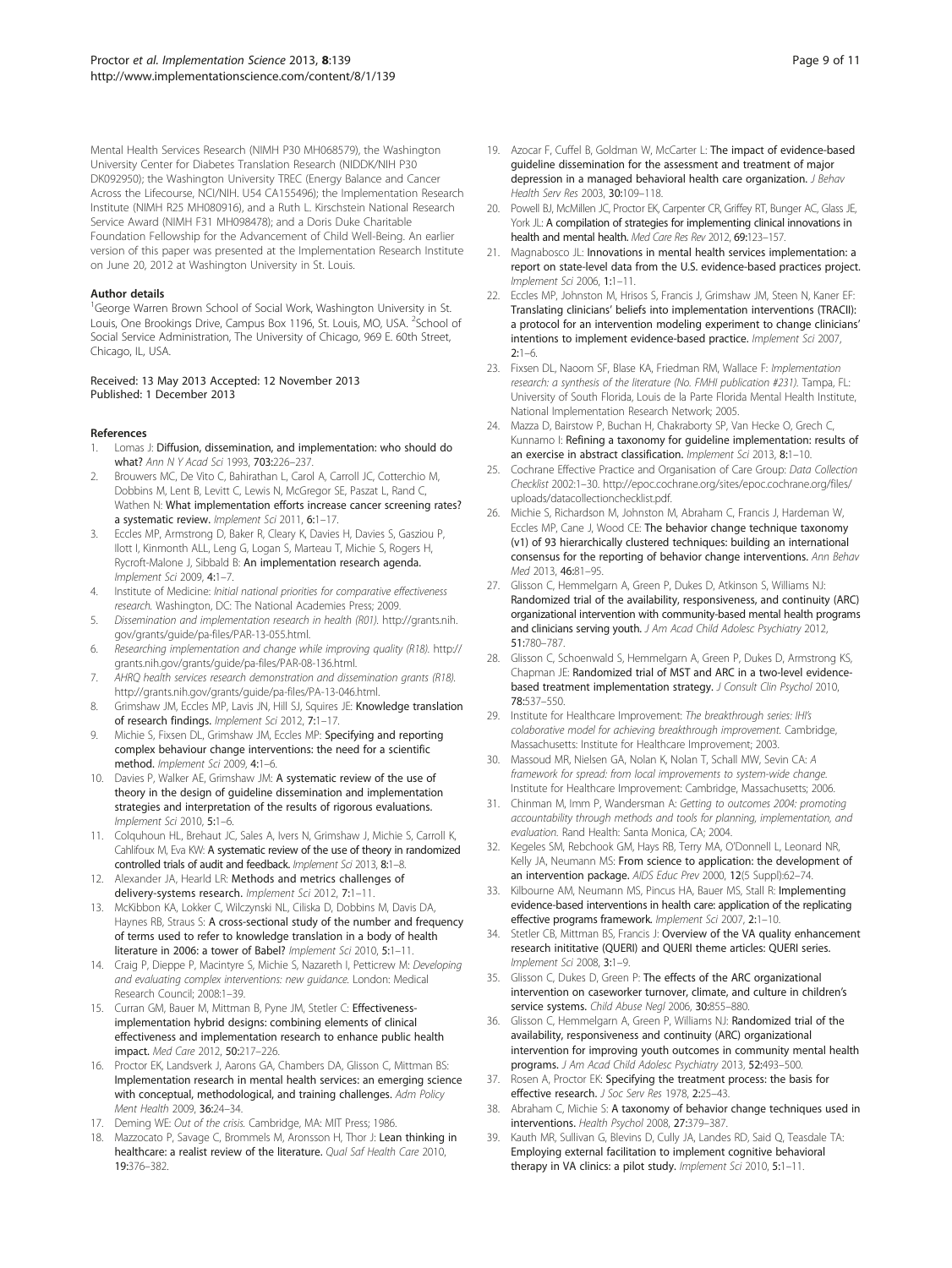- <span id="page-9-0"></span>40. Rapp CA, Etzel-Wise D, Marty D, Coffman M, Carlson L, Asher D, Callaghan J, Whitley R: Evidence-based practice implementation strategies: results from a qualitative study. Community Ment Health J 2008, 44:213-224.
- 41. Tabak RG, Khoong EC, Chambers DA, Brownson RC: Bridging research and practice: models for dissemination and implementation research. Am J Prev Med 2012, 43:337–350.
- 42. Damschroder LJ, Aron DC, Keith RE, Kirsh SR, Alexander JA, Lowery JC: Fostering implementation of health services research findings into practice: a consolidated framework for advancing implementation science. Implement Sci 2009, 4:1-15.
- 43. Flottorp SA, Oxman AD, Krause J, Musila NR, Wensing M, Godycki-Cwirko M, Baker R, Eccles MP: A checklist for identifying determinants of practice: a systematic review and synthesis of frameworks and taxonomies of factors that prevent or enable improvements in healthcare professional practice. Implement Sci 2013, 8:1–11.
- 44. Cane J, O'Connor D, Michie S: Validation of the theoretical domains framework for use in behaviour change and implementation research. Implement Sci 2012, 7:1–17.
- 45. Michie S, van Stralen MM, West R: The behaviour change wheel: a new method for characterising and designing behaviour change interventions. Implement Sci 2011, 6:1–11.
- 46. Landsverk J, Brown CH, Chamberlain P, Palinkas LA, Ogihara M, Czaja S, Goldhaver-Fiebert JD, Rolls Reutz JA, Horwitz SM: Design and analysis in dissemination and implementation research. In Dissemination and implementation research in health. Edited by Brownson RC, Colditz GA, Proctor EK. New York: Oxford University Press; 2012:225–260.
- 47. Proctor EK, Silmere H, Raghavan R, Hovmand P, Aarons GA, Bunger A, Griffey R, Hensley M: Outcomes for implementation research: conceptual distinctions, measurement challenges, and research agenda. Adm Policy Ment Health Ment Health Serv Res 2011, 38:65–76.
- 48. Atkins MS, Frazier SL, Leathers SJ, Graczyk PA, Talbott E, Jakobsons L, Adil JA, Marinez-Lora A, Demirtas H, Gibbons RB, Bell CC: Teacher key opinion leaders and mental health consultation in low-income urban schools. J Consult Clin Psychol 2008, 76:905–908.
- 49. Proctor EK, Brownson RC: Measurement issues in dissemination and implementation research. In Dissemination and implementation research in health: translating science to practice. Edited by Brownson RC, Colditz GA, Proctor EK. New York: Oxford University Press; 2012:261–280.
- 50. Proctor EK, Powell BJ, Feely M: Measurement issues in dissemination and implementation science. In Child and adolescent therapy: dissemination and implementation of empirically supported treatments. Edited by Beidas RS, Kendall PC. New York: Oxford University Press. In Press.
- 51. Eccles M, Grimshaw JM, Walker A, Johnston M, Pitts N: Changing the behavior of healthcare professionals: the use of theory in promoting the uptake of research findings. J Clin Epidemiol 2005, 58:107-112.
- 52. Grol R, Bosch MC, Hulscher MEJ, Eccles MP, Wensing M: Planning and studying improvement in patient care: the use of theoretical perspectives. Milbank Q 2007, 85:93–138.
- 53. Cochrane effective practice and organisation of care group. [http://epoc.](http://epoc.cochrane.org) [cochrane.org.](http://epoc.cochrane.org)
- 54. Oxman AD, Fretheim A, Flottorp S: The OFF theory of research utilization. J Clin Epidemiol 2005, 58:113–116.
- 55. Wensing M, Oxman A, Baker R, Godycki-Cwirko M, Flottorp S, Szecsenyi J, Grimshaw J, Eccles M: Tailored implementation for chronic diseases (TICD): a project protocol. Implement Sci 2011, 6:1–8.
- 56. Craig P, Dieppe P, Macintyre S, Mitchie S, Nazareth I, Petticrew M: Developing and evaluating complex interventions: the new medical research council guidance. BMJ 2008, 337:979–983.
- 57. Mittman BS: Implementation science in health care. In Dissemination and implementation research in health: translating science to practice. Edited by Brownson RC, Colditz GA, Proctor EK. New York: Oxford University Press; 2012:400–418.
- 58. May C: Towards a general theory of implementation. Implement Sci 2013,  $8:1-14$
- 59. Cabana MD, Rand CS, Powe NR, Wu AW, Wilson MH, Abboud PACAC, Rubin HR: Why don't physicians follow clinical practice guidelines? JAMA 1999, 282:1458.
- 60. Cook JM, Biyanova T, Coyne JC: Barriers to adoption of new treatments: an internet study of practicing community psychotherapists. Adm Policy Ment Health Ment Health Serv Res 2009, 36:83–90.
- 61. Gerring J: Social science methodology: a criterial framework. Cambridge: Cambridge University Press; 2001.
- 62. Rabin BA, Purcell P, Naveed S, Moser RP, Henton MD, Proctor EK, Brownson RC, Glasgow RE: Advancing the application, quality and harmonization of implementation science measures. Implement Sci 2012, 7:1–11.
- 63. Rabin BA, Brownson RC, Joshu-Haire D, Kreuter MW, Weaver NL: A glossary of dissemination and implementation research in health. J Public Health Manag 2008, 14:117–123.
- 64. Rabin BA, Brownson RC: Developing terminology for dissemination and implementation research. In Dissemination and implementation research in health: translating science to practice. Edited by Brownson RC, Colditz GA, Proctor EK. New York: Oxford University Press; 2012:23–51.
- 65. Forsner T, Wistedt AA, Brommels M, Janszky I, de Leon AP, Forsell Y: Supported local implementation of clinical guidelines in psychiatry: a two-year follow-up. Implement Sci 2010, 5:1–11.
- Jamtvedt G, Young JM, Kristoffersen DT, O'Brien MA, Oxman AD: Audit and feedback: effects on professional practice and health care outcomes. Cochrane Database Syst Rev 2006, 2:CD000259.
- 67. The Improved Clinical Effectiveness through Behavioural Research Group (ICEBeRG): Designing theoretically-informed implementation interventions. Implement Sci 2006, 1:1–8.
- 68. Hysong SJ: Audit and feedback features impact effectiveness on care quality. Med Care 2009, 47:1–8.
- 69. Fine SA, Cronshaw SF: Functional Job analysis: a foundation for human resources management. Mahwah, New Jersey: Lawrence Erlbaum Associates, Inc.; 1995.
- 70. Beidas RS, Edmunds JM, Marcus SC, Kendall PC: Training and consultation to promote implementation of an empirically supported treatment: a randomized trial. Psychiatr Serv 2012, 63:660–665.
- 71. Johnson DW, Johnson RT, Smith KA: Cooperative learning returns to college: what evidence is there that it works? Change 1998, 30:27-35.
- 72. Flodgren G, Parmelli E, Doumit G, Gattellari M, O'Brien MA, Grimshaw J, Eccles MP: Local opinion leaders: effects on professional practice and health care outcomes. Cochrane Database of Systematic Reviews 2011, Art. No(Issue 8):CD000125. doi: 10.1002/14651858.CD000125.pub4.
- 73. Rogers EM: Diffusion of innovations. 5th edition. New York: Free Press; 2003.
- 74. Berwick DM: A primer on leading the improvement of systems. BMJ 1996, 312:619–622.
- 75. Shortell SM: Increasing value: a research agenda for addressing the managerial and organizational challenges facing health care delivery in the United States. Med Care Res 2004, 61:12S–30S.
- 76. Greenhalgh T, Robert G, Macfarlane F, Bate P, Kyriakidou O: Diffusion of innovations in service organizations: systematic review and recommendations. Milbank Q 2004, 82:581–629.
- 77. Lyon AR, Wiltsey Stirman S, Kerns SEU, Burns EJ: Developing the mental health workforce: review and application of training approaches from multiple disciplines. Adm Policy Ment Health 2011, 38:238–253.
- 78. Aarons GA, Hurlburt M, Horwitz SM: Advancing a conceptual model of evidence-based practice implementation in public service sectors. Adm Policy Ment Health 2011, 38:4-23.
- 79. Aarons GA, Green AE, Palinkas LA, Self-Brown S, Whitaker DJ, Lutzker JR, Silovsky JF, Hecht DB, Chaffin MJ: Dynamic adaptation process to implement an evidence-based child maltreatment intervention. Implement Sci 2012, 7:1-9.
- 80. Herschell AD, Kolko DJ, Baumann BL, Davis AC: The role of therapist training in the implementation of psychosocial treatments: a review and critique with recommendations. Clin Psychol Rev 2010, 30:448–466.
- 81. Ivers N, Jamtvedt G, Flottorp S, Young JM, Odgaard-Jensen J, French SD, O'Brien MA, Johansen M, Grimshaw J, Oxman AD: Audit and feedback: effects on professional practice and healthcare outcomes. Cochrane Database of Systematic Reviews 2012, Art. No(Issue 6):CD000259. doi: 10.1002/14651858.CD000259.pub3.
- 82. GEM-Dissemination and implementation initiative (GEM-D&I). [www.gem-beta.](http://www.gem-beta.org/GEM-DI) [org/GEM-DI](http://www.gem-beta.org/GEM-DI).
- 83. SIRC measures project. [http://www.seattleimplementation.org/sirc-projects/](http://www.seattleimplementation.org/sirc-projects/sirc-instrument-project/) [sirc-instrument-project/](http://www.seattleimplementation.org/sirc-projects/sirc-instrument-project/).
- 84. Wensing M, Bosch M, Grol R: Selecting, tailoring, and implementing knowledge translation interventions. In Knowledge translation in health care: moving from evidence to practice. Edited by Straus S, Tetroe J, Graham ID. Oxford, UK: Wiley-Blackwell; 2009:94–113.
- 85. Bosch M, van der Weijden T, Wensing M, Grol R: Tailoring quality improvement interventions to identified barriers: a multiple case analysis. J Eval Clin Pract 2007, 13:161–168.